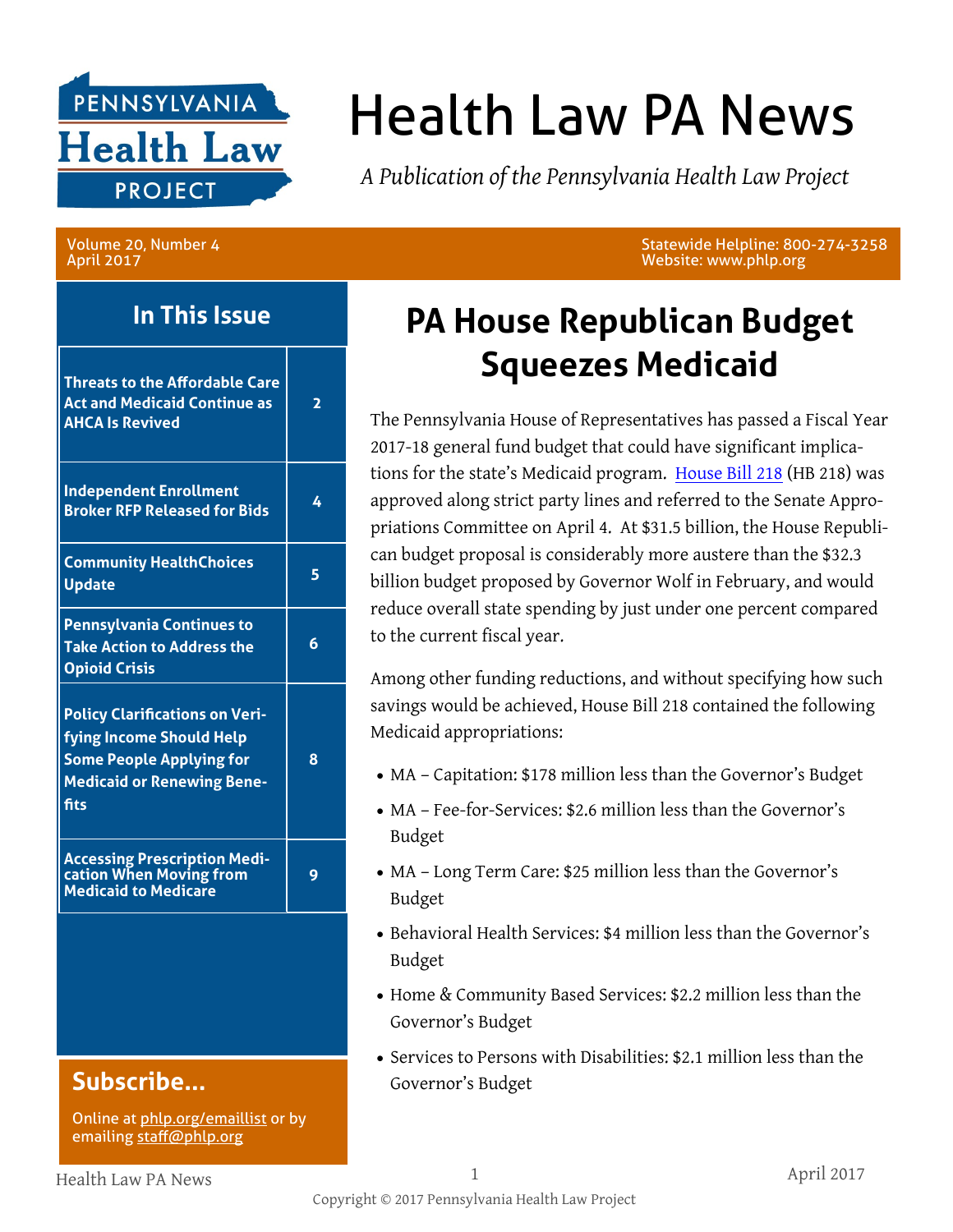Without further explanation, House Majority Leader Dave Reed, R-Indiana, told reporters that implementing managed care "lock-in" – by which Medicaid recipients could change insurance plans only once per year – would achieve \$100 million in Medicaid savings. Whether the remaining Medicaid savings would require cuts to reimbursement rates, waiting lists for HCBS waiver programs, or stillto-be-announced policy changes is not yet known.

HB 218 did include the funding for the consolidation of four Departments—Aging, Drug and Alcohol Programs, Health, and Human Services. Over the last month, Legislative Committees have been holding hearings regarding consolidating the Departments and forming one Department of Health and Human Services (HHS). Separate legislation would be needed before the departments could consolidate, and lawmakers have expressed concerned about the lack of details available thus far about plans to bring the agencies together as of July 1<sup>st</sup>-the proposed start date for this action. Legislative committees held two hearings in Harrisburg on this issue with another hearing scheduled in Pitts-burgh on [May 1, 2017.](http://www.pasen.gov/) More information about the hearings held thus far can be found [here.](http://www.legis.state.pa.us/cfdocs/CteeInfo/index.cfm?Code=56&CteeBody=H) Governor Wolf has released a [website](http://www.governor.pa.gov/hhs) that details draft HHS unification legislation and organizational charts. The website also includes a way for the public to provide feedback.

Both chambers of the General Assembly and Governor Wolf are now expected to continue budget negotiations, with a final agreement expected before the next fiscal year begins on July 1st.

### **Threats to the Affordable Care Act and Medicaid Continue as AHCA is Revived**

The U.S. House of Representatives has revived the Affordable Health Care Act (AHCA), its proposed legislation to repeal and replace the Affordable Care Act that also makes significant changes to Medicaid. The Bill is moving swiftly-- with a possible vote happening as soon as the first week in May. After not having enough support to bring the legislation to the floor for a vote last month, House leadership and the Trump Administration have been engaged in negotiations with Republican members of the Freedom Caucus and the more moderate Republican members of the Tuesday Group. Leaders from each of these groups have apparently struck a deal with the House leadership that resulted in the addition of a new Amendment to the AHCA that allowing states to opt out of several Affordable Care Act mandates: the requirements related to covering Essential Health Benefits and the protections for those with pre-existing conditions that prevents them from having to pay more for coverage based on their health conditions.

The drastic changes to Medicaid included in the original AHCA legislation remain. The Bill continues to phase out funding for Medicaid expansion by states (over 700,000 low-income Pennsylvanians are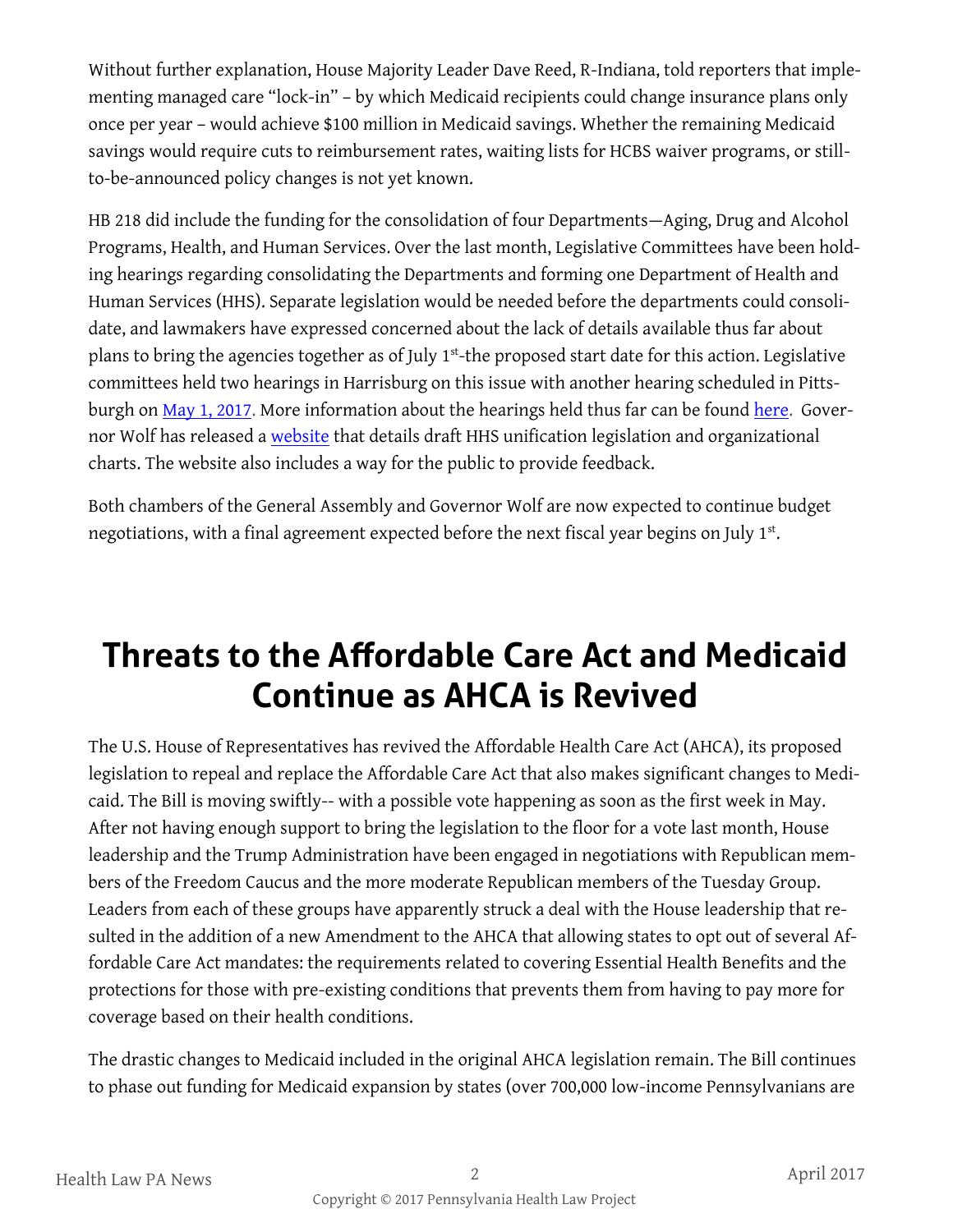currently covered through the state' s expansion) and drastically changes the way the federal government finances the Medicaid program that could result in states reducing benefits covered and limiting eligibility in the future. The Bill also increases the cost of Marketplace coverage for older adults as well as those with moderate incomes. The nonpartisan [Congressional Budget Office](https://www.cbo.gov/publication/52486) (CBO) estimated that these aspects of the AHCA would reduce federal funding for Medicaid by \$880 billion over ten years, and cause 24 million Americans to lose their health insurance coverage (including 14 million Medicaid enrollees).

Consumer advocates who have reviewed the latest changes to the AHCA have raised concerns that the new Amendment will take away access to fundamental health care benefits and will result in discrimination against those with pre-existing conditions. Analysis by the [Center for Budget and Policy](http://www.cbpp.org/research/health/reported-amendment-to-house-aca-repeal-bill-guts-protections-for-people-with-pre)  [Priorities](http://www.cbpp.org/research/health/reported-amendment-to-house-aca-repeal-bill-guts-protections-for-people-with-pre) indicates that if states decide not to require coverage of Essential Health Benefits, health plans will likely again impose annual and lifetime limits on coverage. This is because the Affordable Care Act's prohibitions on annual and lifetime coverage limits apply only to Essential Health Benefits.

At this time, it is not known whether **all** members of the two groups involved in developing the Amendment will support the legislation. Senate Leadership has reportedly not been involved in the latest negotiations. If the revised AHCA legislation passes the House, it is not clear what its fate will be in the Senate or whether the latest revisions could be included in the budget reconciliation process that allows Senate passage with only 50 votes.

Even if the revived and revised AHCA does not pass, the threats to Medicaid will likely continue. President Trump is expected to release his FY 2018 Budget Proposal during the week of May 22<sup>nd</sup> and there is concern that it will include deep cuts to Medicaid and other critical safety net programs. The Administration has also signaled its willingness to allow states to pursue changes to how they administer their Medicaid program such as imposing work requirements for certain populations and increasing cost-sharing for covered services. The Administration has also indicated openness to easing existing federal Medicaid requirements related to benefits and eligibility.

Those wishing to express their opinion about the AHCA or concerns about Medicaid and its future funding are encouraged to contact their U.S. Representative and Senators.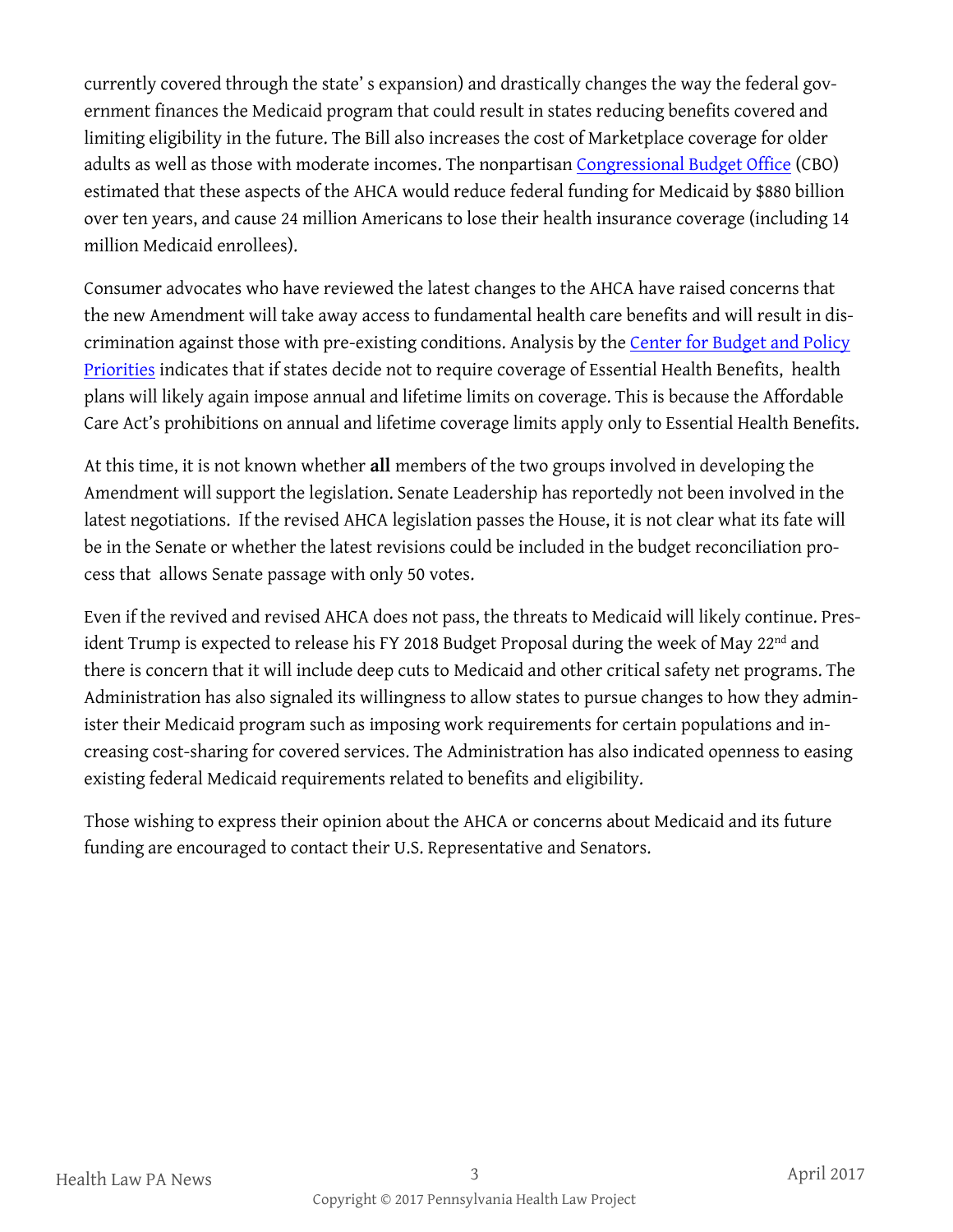#### **Independent Enrollment Broker RFP Released for Bids**

On April 7, 2017, the Pennsylvania Department of Human Services issued a Request for Proposal (RFP) seeking bids from entities interested in being the next Independent Enrollment Broker (IEB) for the state's Office of Long Term Living. The responsibilities of the IEB will include helping people choose and enroll into a Community HealthChoices plan and providing enrollment assistance to older adults and people with physical disabilities seeking long term services and supports through programs administered through the Office of Long Term Living.

There will be three regions for the IEB-matching the CHC regions (Southwest, Southeast, and the remainder of the State). Bidders can apply to be the IEB in just one region or in multiple regions. Bids are due May 22, 2017.

**Prior to CHC starting in a region**, the selected IEB will be responsible for taking applications from people applying for the following programs and shepherding these applications through the approval process:

- Aging Waiver
- Attendant Care Waiver
- Independence Waiver
- OBRA Waiver
- Act 150 Program

**Once CHC is fully implemented in a region**, the selected IEB will help participants enroll into the program. This involves helping them choose a CHC Plan and select a Primary Care Provider as well assigning certain people to a plan who failed to make an enrollment choice on their own. The IEB will also help people navigate the process to get long-term services and supports through CHC. Individuals who choose the LIFE Program will not be in CHC. Nonetheless, the IEB will assist consumers who are applying for long term services and supports through the LIFE Program and will continue to take applications for the OBRA Waiver and the Act 150 program. As a reminder, the OBRA Waiver will be the only OLTL Waiver that will continue to exist after CHC is fully implemented across the state. It will provide coverage to people age 18 through 20 with physical disabilities who meet program criteria as well as those age 21 and older who meet the OBRA level of care but who are not considered Nursing Facility Clinically Eligible.

Once the bids are received, DHS plans to move quickly through the selection process and hopes to choose the IEB so that it can begin work in July and operate alongside the current OLTL Independent Enrollment Broker (Maximus) during a transition period. Beginning January 1, 2018, the chosen IEB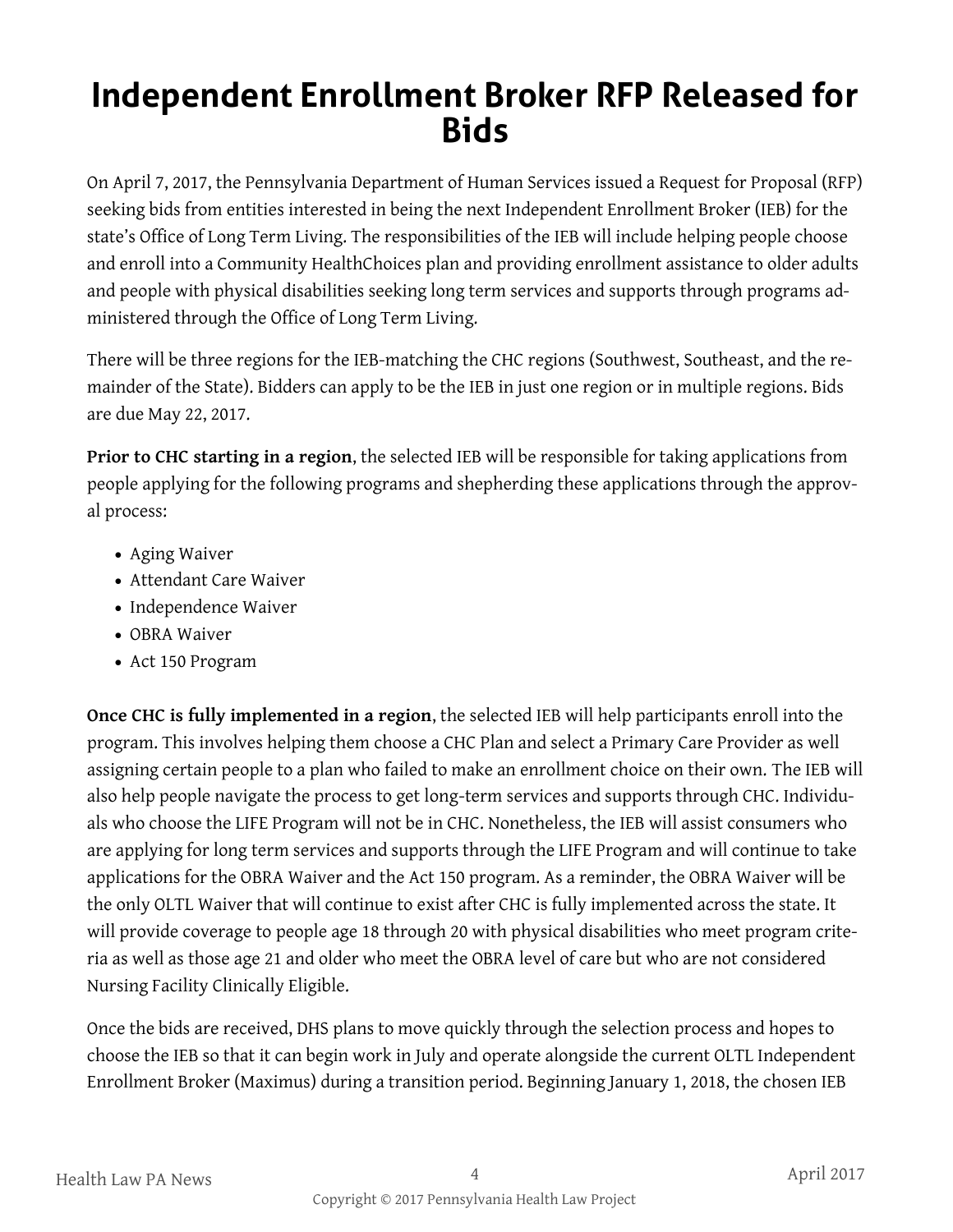in each of the three regions will begin to operate as the state's sole IEB. The chosen IEB(s) will have a three year contract with DHS that the state could choose to extend for an additional two years.

The final RFP did include changes from the draft RFP document the state issued last year for feedback and comments. DHS received almost 1,200 comments from 38 outside individuals or organizations including consumers, advocates, providers, and trade associations as well as 300 comments from people who work within the Department. Changes included:

- Adding training requirements to ensure that IEB staff are adequately trained and demonstrate knowledge and competence before providing services to consumers.
- Detailing the steps which the selected offerors must take and the time frames in which those steps must be taken to ensure that LTSS applications are processed within the federally required 90 days.
- Strengthening requirements to ensure that the selected offeror(s) effectively communicate with individuals with limited English proficiency (LEP) and track the use of translators for participants with LEP.
- Adding content and functions to the IEB website to enable individuals, their representatives, and other interested persons to learn about the available programs and the status of their LTSS applications.
- Adding reporting requirements that will enable DHS to effectively monitor the IEB's performance, and to identify and mitigate problems as they arise.

### **Community HealthChoices Update**

At the April 27th meeting of its Medical Assistance Advisory Committee, the Department of Human Services (DHS) provided an update on Community HealthChoices (CHC). The Department is moving forward with contract and rate negotiations with the three selected plans: AmeriHealth Caritas, UPMC for You, and PA Health and Wellness. The Office of Long Term Living (OLTL) has also held implementation and readiness review meetings with the CHC plans. Representatives from those plans will be available to answer stakeholder questions at the Managed Long Term Services and Supports Subcommittee meeting on Wednesday May 3, 2017.

DHS released an infographic titled, *[Understanding Community HealthChoices vs HealthChoices](http://www.paproviders.org/healthchoices-and-community-healthchoices-information/)*, outlining the similarities, differences, eligibility requirements, and timelines for implementation for the two programs. Community HealthChoices will provide managed care for dual eligibles and long-term services and supports (LTSS) recipients, beginning January 2018 in the Southwest zone. Another infographic describing the transition from OLTL waivers (Aging, Attendant Care, Independence, OBRA) into CHC will be released early next month. The Department also is finalizing arrangements with an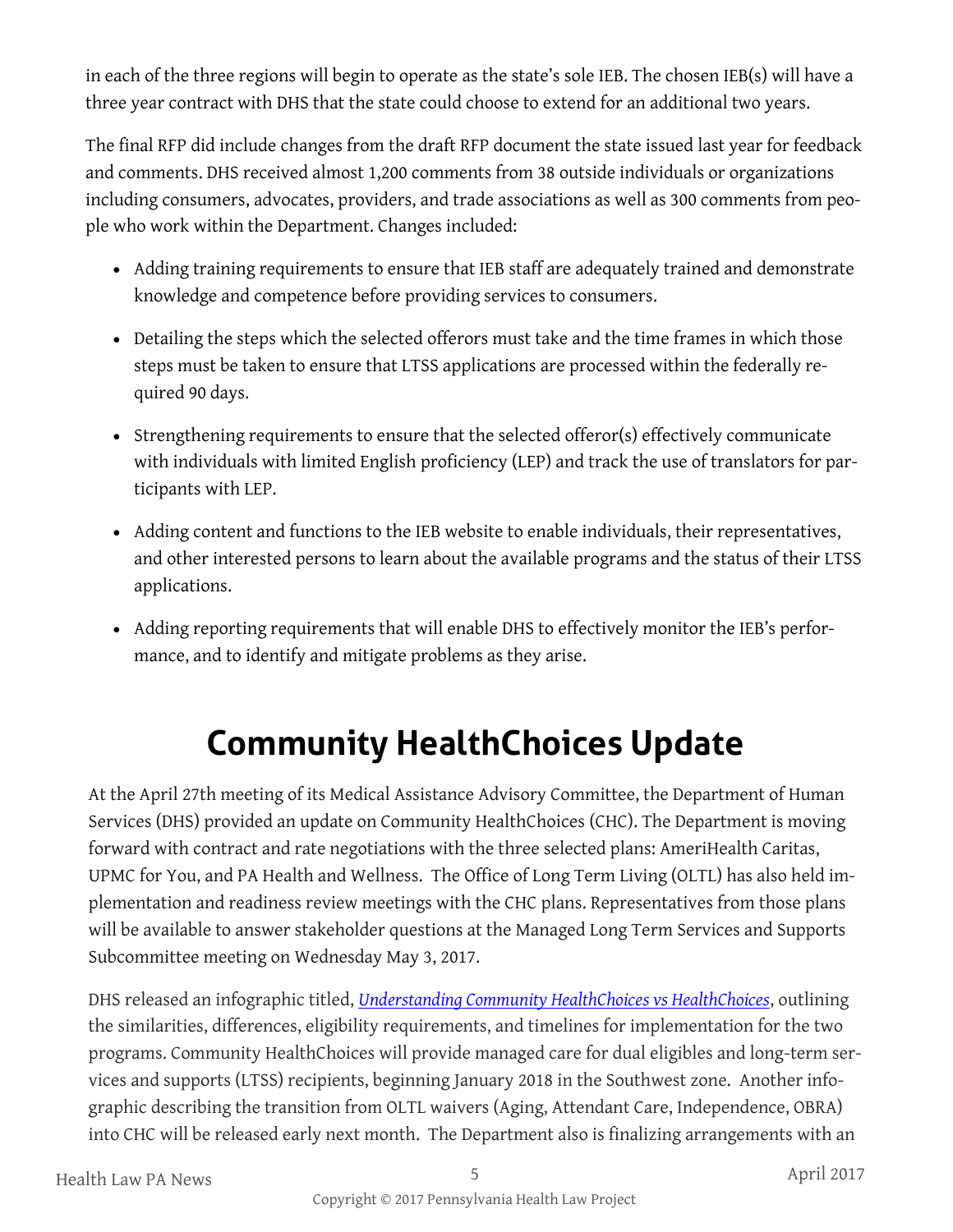entity called Aging Well to deliver at least 20 in-person orientation sessions to CHC participants in the Southwest zone, expecting there will be at least one session in each of the zone's 14 counties.

OLTL expects to submit its CHC Waiver application to the Centers for Medicare & Medicaid Services by April 28th. The Waiver application is a comprehensive document which the federal government must approve for Pennsylvania to move forward with CHC.

Once Pennsylvania submits its application, the federal agency has 90-days to make a decision. That 90-day clock can be extended if the federal government asks the state to clarify questions or concerns. Pennsylvania is required, among other things, to show that its Waiver will be cost effective, meaning that implementation of the Waiver will not cause expenditures to be higher than they would have been without the Waiver. Similarly the Waiver must be cost neutral, meaning that Pennsylvania must provide assurances that the average per capita expenditures for covered home and community based services under the Waiver will not exceed 100 percent of the average per capita expenditures that would have been made if the care had been provided in an institution.

### **Pennsylvania Continues to Take Action to Address the Opioid Crisis**

Last month, Governor Wolf announced additional steps his administration is taking to stem the opioid crisis in the Commonwealth. Because Medicaid pays for various forms of Medication Assisted Treatment (MAT) for opioid use disorders (drugs such as buprenorphine and suboxone), the Governor has taken steps to ensure these medications are prescribed as needed and in coordination with other drug and alcohol and medical treatment a consumer may be receiving.

The March 6th press release stated that the state's Department of Human Services will:

- Require that all ordering, prescribing or referring providers who are identified on claims submitted to Medicaid be enrolled in the Medicaid program. This will prevent current providers who require cash payments from their patients and who are not enrolled in the Medicaid program from having their prescriptions filled at the pharmacy;
- Work with the Department of Drug and Alcohol Programs (DDAP) to stop the practice of providers accepting cash payments from their Medicaid patients;
- Audit and potentially disenroll providers from the Medicaid program who prescribe medications such as buprenorphine without an office visit;
- Encourage Medicaid Managed Care Organizations to terminate poor performing providers who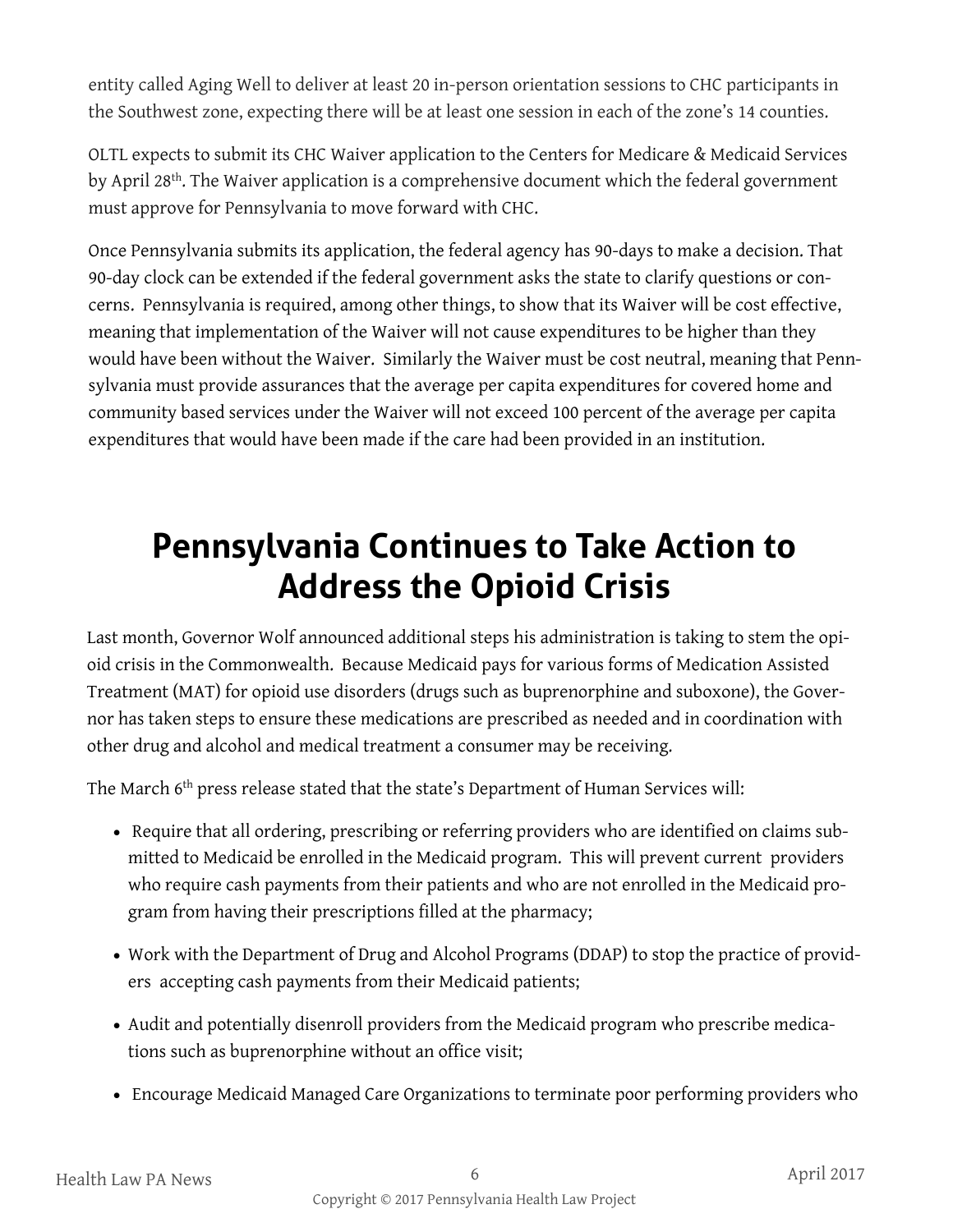do not meet certain quality metrics;

- Implement standardized prior authorization guidelines for Medicaid managed care plans that are similar to those most recently implemented for the Medicaid Fee-For-Service Program; and
- Refer high-volume Medicaid providers with poor quality records to DHS' Bureau of Program Integrity for review and action.

The federal Medicaid rule requiring that **all** ordering, prescribing or referring providers be enrolled in Medicaid for services to be paid for by Medicaid is a mandate of the Affordable Care Act. Under the Governor's directive, DHS will focus particular attention to this rule as it relates to providers who are not enrolled in Medicaid yet who prescribe Medication Assisted Treatment to Medicaid patients for opioid use disorders. Treatment providers and advocates have expressed support for this rule and its implementation while at the same time noting their concern that if this rule is applied too quickly, Medicaid recipients will be unable to get the necessary medications such as buprenorphine, suboxone and naltrexone for their opioid use disorder. Federal rules already require that all doctors prescribing buprenorphine and suboxone be certified and limits the number of patients they are permitted to treat at one time. In the midst of the opioid abuse epidemic, Medicaid recipients may have difficulty finding a Medicaid doctor to treat them. If they can't obtain the necessary treatment, these individuals are at high risk for relapse and overdose.

Providers and advocates are urging DHS to proceed cautiously and to closely monitor this situation to ensure there are no unintended consequences of a swift enforcement of this Medicaid rule. Medicaid recipients who are having problems finding a Medicaid provider for their Medication Assisted Treatment or who are being denied access to this treatment because their physician is not enrolled in Medicaid are urged to call PHLP for assistance at 1-800-274-3258.

Information on the federal Medicaid rule regarding the enrollment of ordering, referring or prescribing providers can be found here: [http://www.dhs.pa.gov/cs/groups/webcontent/documents/](http://www.dhs.pa.gov/cs/groups/webcontent/documents/bulletin_admin/c_224393.pdf) [bulletin\\_admin/c\\_224393.pdf](http://www.dhs.pa.gov/cs/groups/webcontent/documents/bulletin_admin/c_224393.pdf)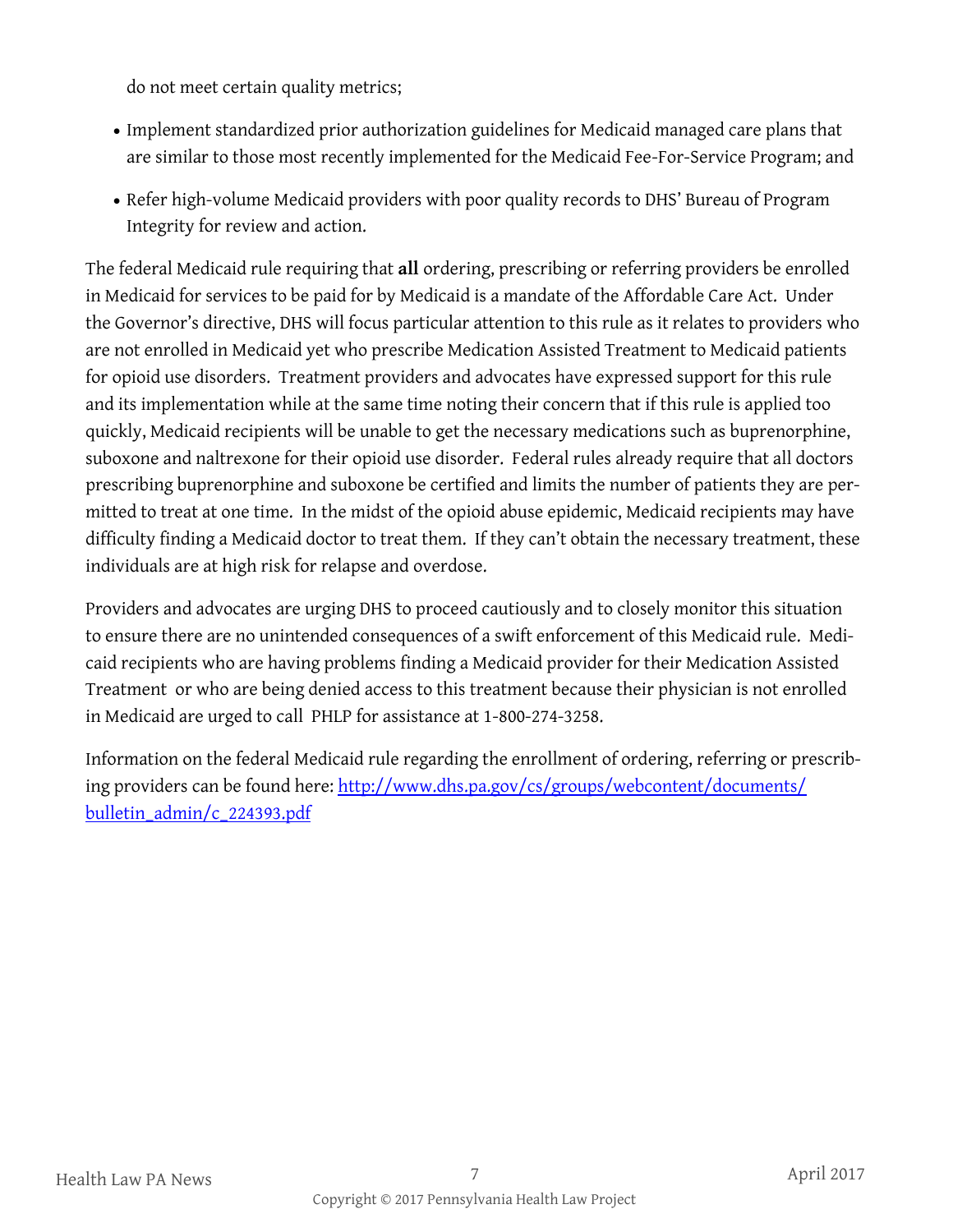### **Policy Clarifications on Verifying Income Should Help Some People Applying for Medicaid or Renewing Benefits**

Earlier this month, the Department of Human Services issued two policy clarifications to County Assistance Offices (CAO) addressing verification of income in certain situations. When people apply for Medicaid or renew their Medicaid benefits, they must complete a form and verify certain information they report on this form. Up until now, if the person reported having no income, or reported a loss of income, CAOs (who determine whether someone qualifies for Medicaid) have routinely required written verification of this information.

Verification of no income could include a letter from a friend or family member who may be providing someone with food or shelter or giving them financial assistance. If the person reported the loss of a job, verification could include a letter from the previous employer stating when the employment ended and when the last paycheck was issued. Sometimes getting this additional documentation is burdensome and it can even be a barrier to those applying for or receiving Medicaid benefits.

**No Income Reported At Application or Renewal**: According to the Policy Clarification, when someone applies for Medicaid and reports no income, the CAO caseworker must check income using all available electronic data systems. If these systems show no current income for the person, then no further verification information should be needed to process the application.

The CAO should only request additional information in situations where either the zero income reported by the applicant contradicts what the electronic data systems show, or when other information from the application or in the CAO case record calls into question the zero income reported by the applicant.

When someone on Medicaid is having her benefits renewed, the CAO should only be seeking verification of no income when that information contradicts their case record with the CAO or when the state's electronic data systems show different income information from what was reported at renewal.

**Someone Loses a Job:** When someone reports that their income from a job has ended, the Policy Clarification specifies the CAO should only request verification of this circumstance when information provided by the individual is incomplete, unclear, contradictory to information in the CAO case record, or contradictory to the state's electronic data systems.

Anyone denied or terminated from Medicaid or having trouble getting verifications requested by their CAO can contact PHLP's Helpline for assistance at 1-800-274-3258.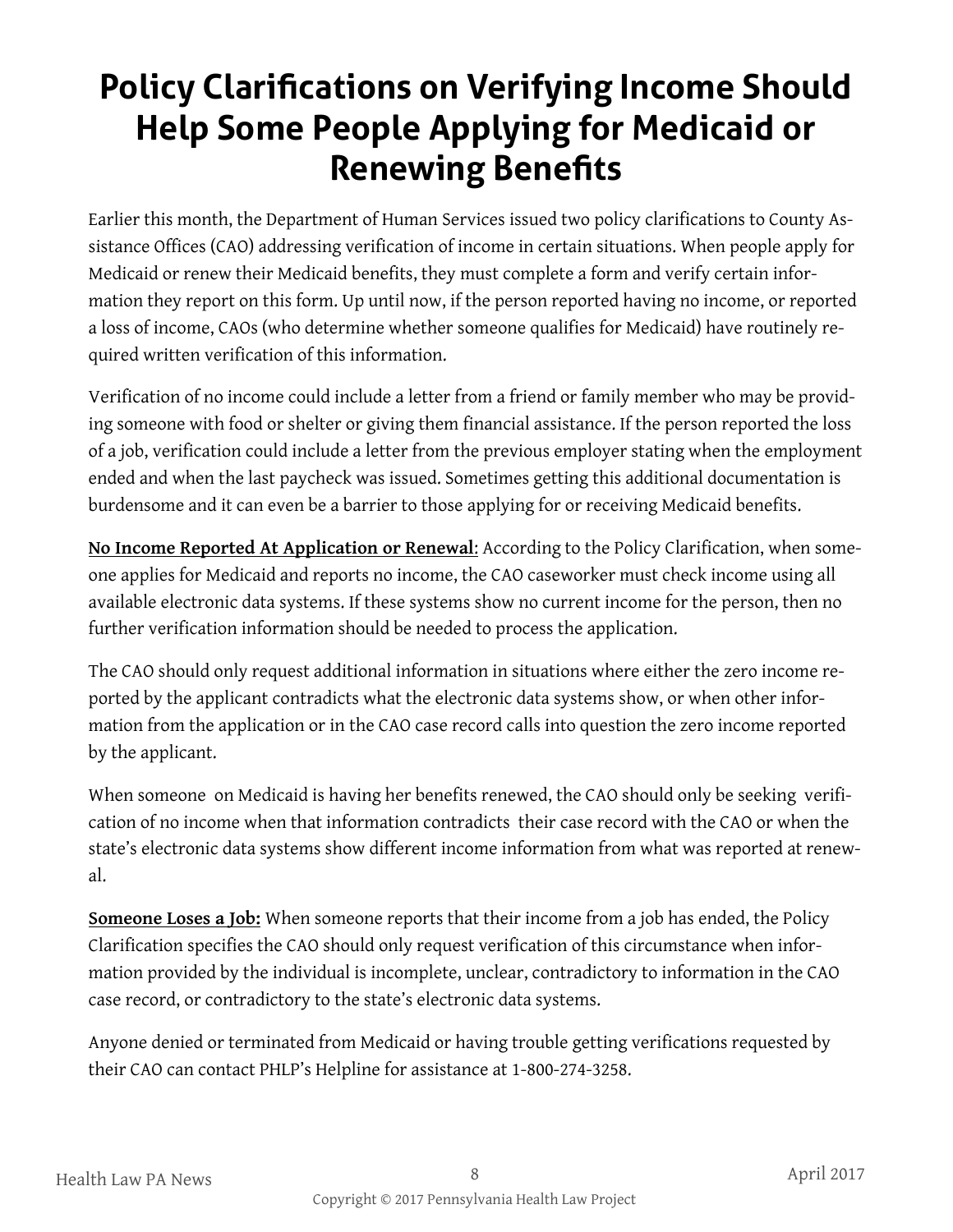## **Accessing Prescription Medication When Moving from Medicaid to Medicare**

Many of the calls to PHLP's Helpline come from people who are transitioning from Medicaid to Medicare coverage and who are experiencing problems trying to access services, particularly medications, or who need help understanding how to use their health insurance going forward. Most of these individuals will continue to have Medicaid as a secondary insurance to their Medicare. People that have both Medicare and Medicaid are called "dual eligibles".

When someone moves from Medicaid to having Medicare as their primary insurance, they lose their prescription drug coverage through Medicaid and instead must obtain their medications through a Medicare Part D prescription drug plan.\* These individuals need to choose and enroll into a Part D plan - either a standalone Part D plan or a Medicare Advantage Plan with drug coverage. If they do not choose, they will be auto-assigned to a plan by Medicare. All dual eligibles will automatically get Full Extra Help from Medicare that will cover almost all of the cost of Part D coverage and limit copays to no more than \$3.30/generic or \$8.25/brand name for their Part D covered medications.

> \* The only time the ACCESS card works at the pharmacy for those who are dual eligible is to cover certain over-the-counter medications that are not covered by Medicare Part D.

#### **Limited Income Newly Eligible Transition (LI-NET) Program**

One problem that people in this scenario can encounter is that even if they act quickly to enroll into a Part D plan, there may be a gap in their prescription coverage between when their Medicaid drug coverage ends and their Part D plan starts. This is where the LI-NET program comes in.

LI-NET is a "back-up" plan through Humana that provides temporary Part D coverage and is available to those who are on Medicare and who have Extra Help but who are not currently covered by a Medicare Part D plan. If these individuals go to a pharmacy and provide verification that they have Extra Help - either by showing their ACCESS card or their Extra Help award letter from Social Security - the pharmacist can bill LI-NET for the medication and the consumer should only be charged the modest Extra Help co-pays. If a pharmacist is unfamiliar with LI-NET, or needs help submitting a claim, she can call LI-NET at 1-800-783-1307. Written guidance on the LI-NET process can be found [here.](http://apps.humana.com/marketing/documents.asp?file=2066961)